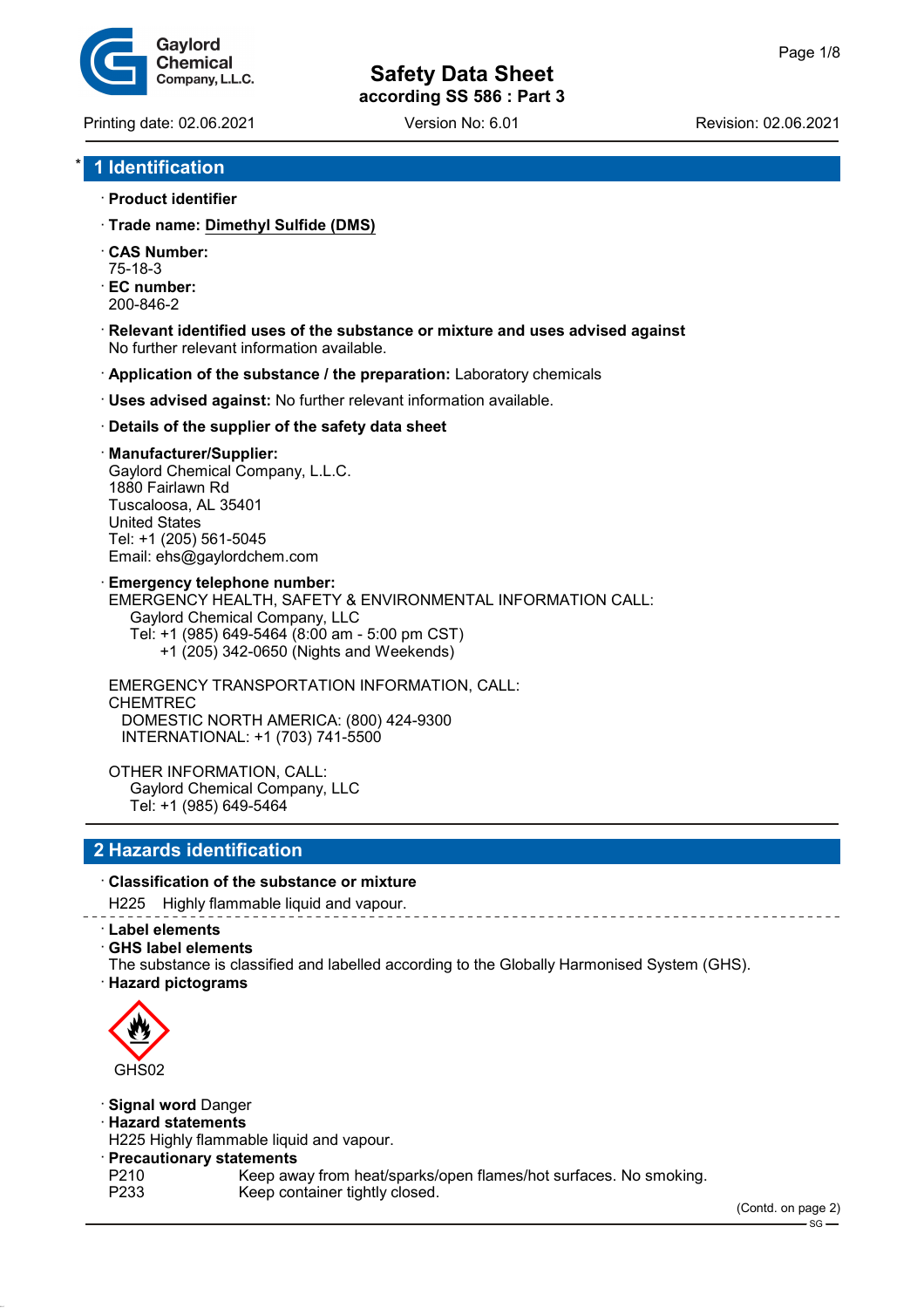

## Printing date: 02.06.2021 Version No: 6.01 Revision: 02.06.2021

# **Trade name: Dimethyl Sulfide (DMS)**

|                  | (Contd. of page 1)                                                                                                    |
|------------------|-----------------------------------------------------------------------------------------------------------------------|
| P <sub>240</sub> | Ground/bond container and receiving equipment.                                                                        |
| P <sub>241</sub> | Use explosion-proof electrical/ventilating/lighting equipment.                                                        |
| P <sub>242</sub> | Use only non-sparking tools.                                                                                          |
| P <sub>243</sub> | Take precautionary measures against static discharge.                                                                 |
| P <sub>280</sub> | Wear protective gloves/protective clothing/eye protection/face protection.                                            |
|                  | P303+P361+P353 IF ON SKIN (or hair): Take off immediately all contaminated clothing. Rinse skin with<br>water/shower. |
| P370+P378        | In case of fire: Use to extinguish: CO2, powder or water spray.                                                       |
| P403+P235        | Store in a well-ventilated place. Keep cool.                                                                          |
| P <sub>501</sub> | Dispose of contents/container in accordance with local/regional/national/international<br>regulations.                |

#### · **Other hazards**

- · **Results of PBT and vPvB assessment**
- · **PBT:** No
- · **vPvB:** No

# **3 Composition/information on ingredients**

- · **Chemical characterisation: Substances**
- · **CAS No. Description**
- 75-18-3 dimethyl sulphide
- · **Identification number(s)**
- · **EC number:** 200-846-2

# \* **4 First-aid measures**

# · **Description of first aid measures**

# · **General information:**

Take affected persons out of danger area and lay down.

Immediately remove any clothing soiled by the product.

In case of irregular breathing or respiratory arrest provide artificial respiration.

· **After inhalation:**

Take affected persons into fresh air and keep quiet.

Seek medical treatment in case of complaints.

#### · **After skin contact:**

Immediately rinse with water.

If skin irritation continues, consult a doctor.

· **After eye contact:**

IF IN EYES: Rinse cautiously with water for several minutes. Remove contact lenses, if present and easy to do. Continue rinsing.

Seek medical treatment.

· **After swallowing:**

Rinse out mouth and then drink plenty of water.

- Do NOT induce vomiting.
- If symptoms persist consult doctor.
- · **Information for doctor:**

# · **Most important symptoms and effects, both acute and delayed**

- No further relevant information available. · **Indication of any immediate medical attention and special treatment needed**
- No further relevant information available.

# **5 Fire-fighting measures**

- · **Extinguishing media**
- · **Suitable extinguishing agents:**

CO₂, sand, extinguishing powder. Do not use water.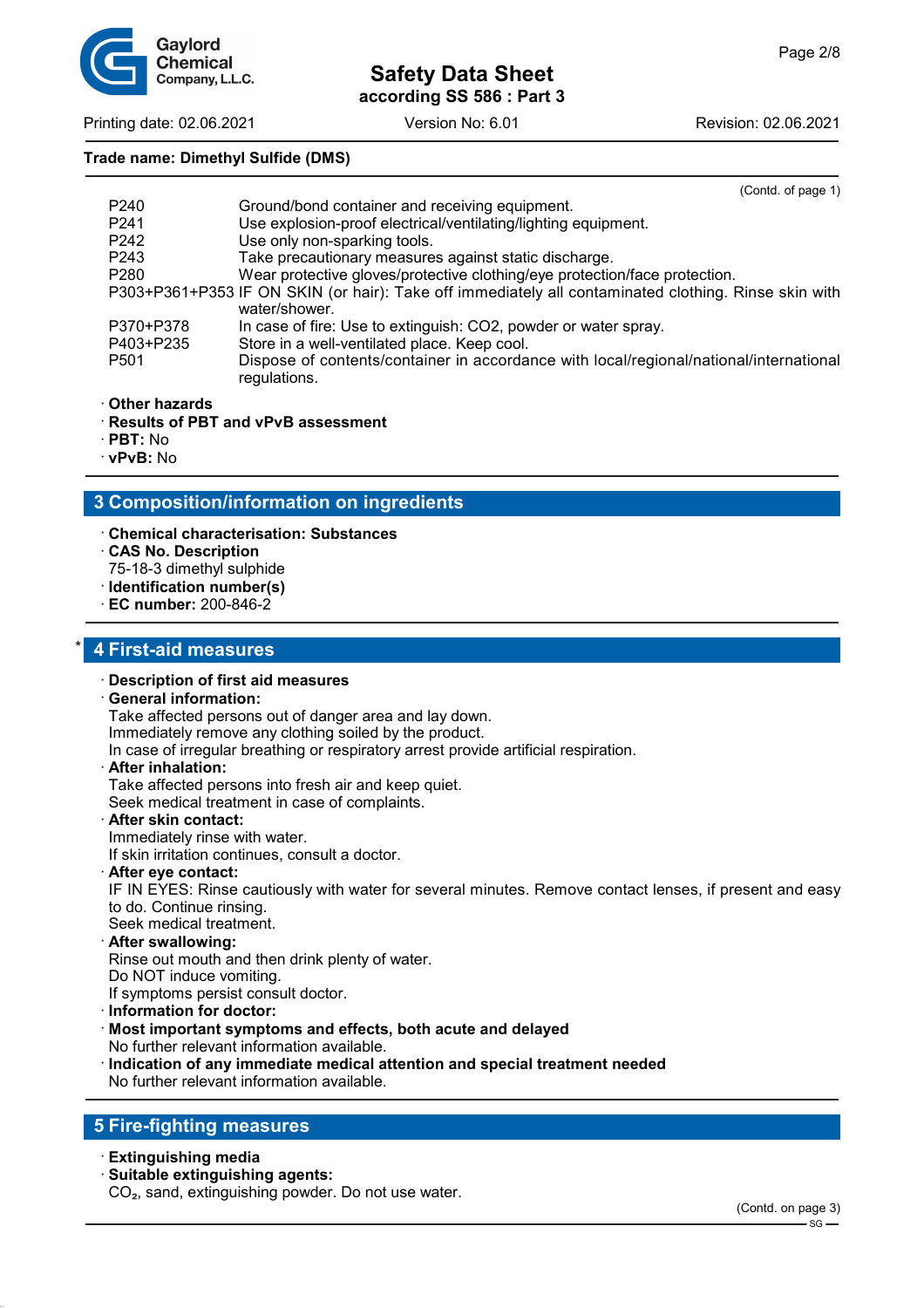Printing date: 02.06.2021 Version No: 6.01 Revision: 02.06.2021

# **Trade name: Dimethyl Sulfide (DMS)**

(Contd. of page 2)

Alcohol resistant foam Use fire extinguishing methods suitable to surrounding conditions.

- · **For safety reasons unsuitable extinguishing agents:** Water
- · **Special hazards arising from the substance or mixture** Formation of toxic gases is possible during heating or in case of fire. In case of fire, the following can be released: Carbon monoxide Carbon dioxide Sulphur oxides (SOx)

· **Advice for firefighters**

- · **Protective equipment:** Wear self-contained respiratory protective device.
- · **Additional information**

Cool endangered receptacles with water spray.

Collect contaminated fire fighting water separately. It must not enter the sewage system.

The vapor is heavier than air and may travel considerable distance. Ignition at remote sources and flash back are potential hazards.

# **6 Accidental release measures**

- · **Personal precautions, protective equipment and emergency procedures** Ensure adequate ventilation. Wear protective equipment. Keep unprotected persons away. Keep away from ignition sources.
- · **Environmental precautions:** Do not allow to enter sewers/ surface or ground water.
- · **Methods and material for containment and cleaning up:** Ensure adequate ventilation.

Absorb with liquid-binding material (sand, diatomite, acid binders, universal binders, sawdust).

Do not flush with water or aqueous cleansing agents

Dispose of the material collected according to regulations.

**Reference to other sections** See Section 7 for information on safe handling. See Section 8 for information on personal protection equipment.

See Section 13 for disposal information.

# **7 Handling and storage**

#### · **Handling:**

- · **Precautions for safe handling**
- Ensure good ventilation/exhaustion at the workplace.
- Ensure good interior ventilation, especially at floor level. (Fumes are heavier than air).

# · **Information about fire and explosion protection:**

Protect against electrostatic charges. Keep ignition sources away - Do not smoke.

- · **Conditions for safe storage, including any incompatibilities**
- · **Storage:**
- · **Requirements to be met by storerooms and receptacles:** Store in a cool location. Store only in the original receptacle. Suitable material for receptacles and pipes: steel or stainless steel.
- · **Information about storage in one common storage facility:** Store away from oxidising agents.
- **Further information about storage conditions:** Store receptacle in a well ventilated area. Store in cool, dry conditions in well sealed receptacles.
- · **Specific end use(s)** No further relevant information available.

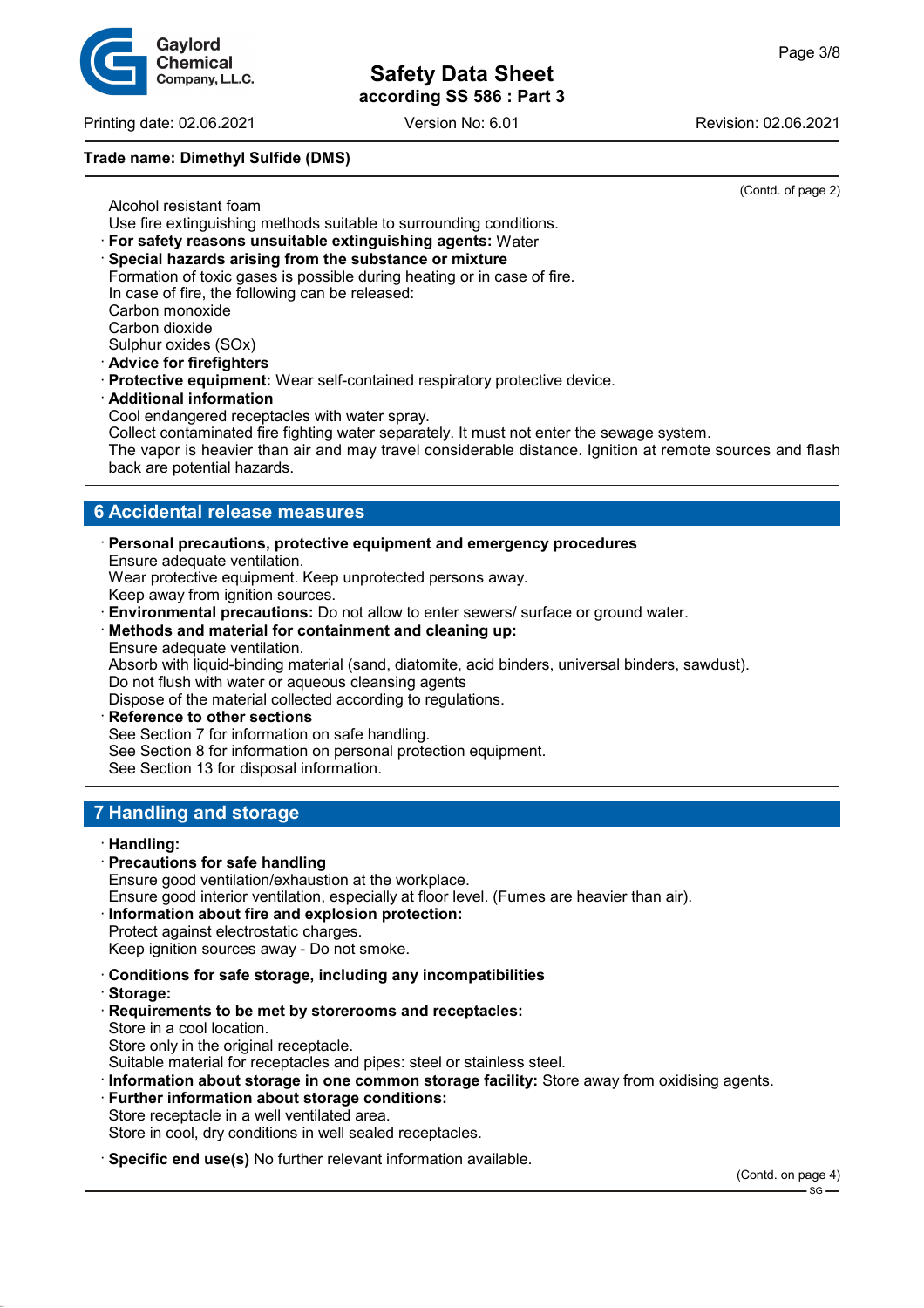**Safety Data Sheet**

**according SS 586 : Part 3**

Gavlord Chemical Company, L.L.C.

Printing date: 02.06.2021 Version No: 6.01 Revision: 02.06.2021

#### **Trade name: Dimethyl Sulfide (DMS)**

(Contd. of page 3)

# **8 Exposure controls/personal protection**

#### · **Control parameters**

· **Ingredients with limit values that require monitoring at the workplace:**

The product does not contain any relevant quantities of materials with critical values that have to be monitored at the workplace.

#### · **Exposure controls**

· **Personal protective equipment:**

· **General protective and hygienic measures:**

Do not eat, drink, smoke or sniff while working.

Keep away from foodstuffs, beverages and feed.

Do not inhale gases / fumes / aerosols.

The usual precautionary measures are to be adhered to when handling chemicals.

· **Respiratory protection:**

In case of brief exposure or low pollution use respiratory filter device. In case of intensive or longer exposure use self-contained respiratory protective device.

Use suitable respiratory protective device in case of insufficient ventilation.

· **Protection of hands:**



Protective gloves

The glove material has to be impermeable and resistant to the product/ the substance/ the preparation. Selection of the glove material on consideration of the penetration times, rates of diffusion and the degradation.

· **Material of gloves**

Recommended thickness of the material:  $\geq 0.75$  mm

Butyl rubber, BR

Nitrile rubber, NBR

The selection of the suitable gloves does not only depend on the material, but also on further marks of quality and varies from manufacturer to manufacturer.

#### · **Penetration time of glove material**

The exact break through time has to be found out by the manufacturer of the protective gloves and has to be observed.

· **Eye protection:**



Tightly sealed goggles

**Body protection:** Protective work clothing

# \* **9 Physical and chemical properties**

- · **Information on basic physical and chemical properties**
- · **General Information**
- · **Appearance:**

| Form:                                | Liquid          |
|--------------------------------------|-----------------|
| Colour:                              | Colourless      |
| · Odour:                             | Sulfurous       |
| Odour threshold:                     | Not determined. |
| $\cdot$ pH-value:                    | Not determined. |
| Change in condition                  |                 |
| <b>Melting point/freezing point:</b> | - 98 °C         |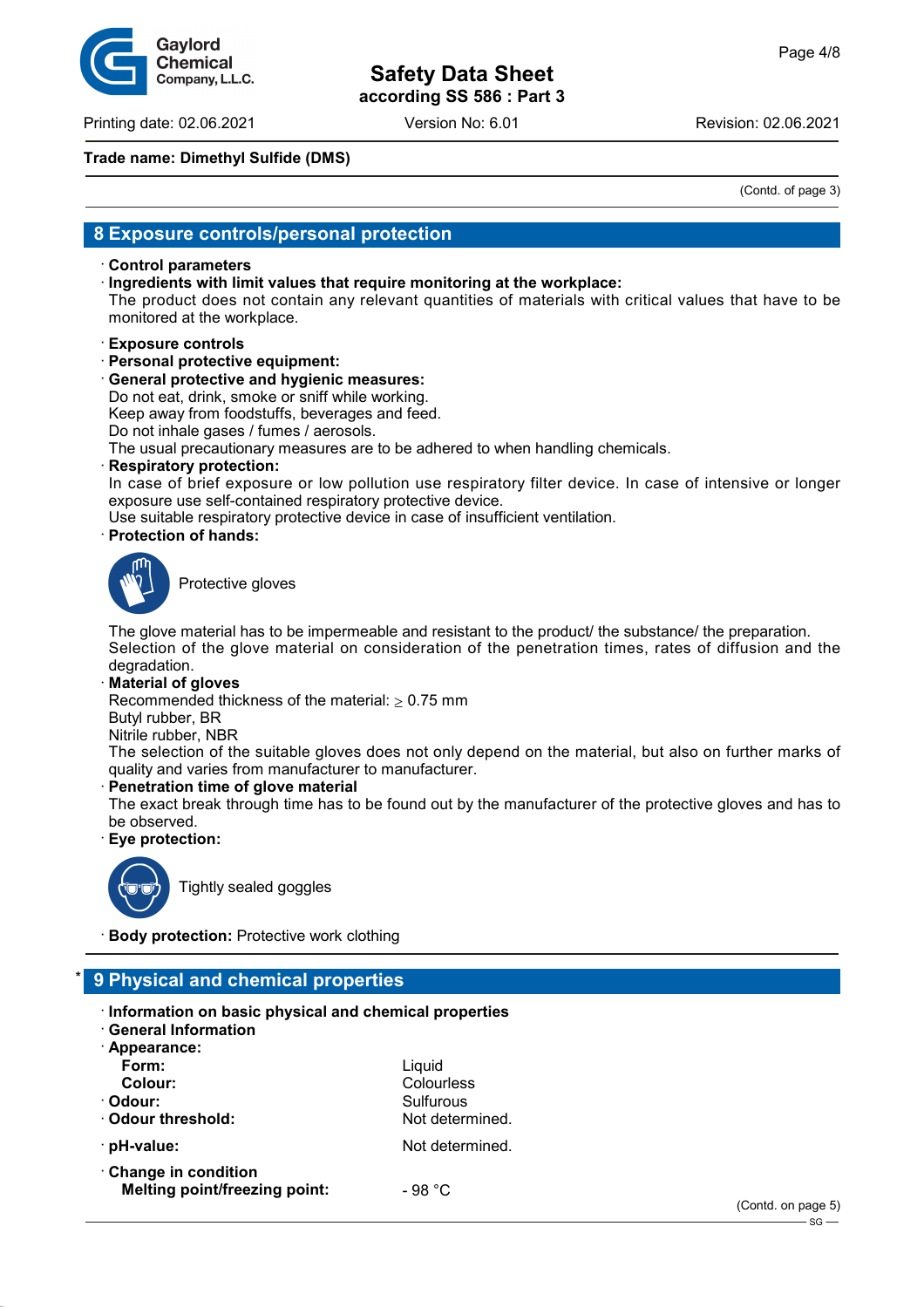# **Safety Data Sheet**

**according SS 586 : Part 3**

Printing date: 02.06.2021 Version No: 6.01 Revision: 02.06.2021

# **Trade name: Dimethyl Sulfide (DMS)**

|                                                  | (Contd. of page 4)                                                                              |
|--------------------------------------------------|-------------------------------------------------------------------------------------------------|
| Initial boiling point and boiling range: 37.3 °C |                                                                                                 |
| · Flash point:                                   | - 49 $^{\circ}$ C                                                                               |
| · Flammability (solid, gas):                     | Not applicable.                                                                                 |
| · Ignition temperature:                          | 205 °C                                                                                          |
| · Decomposition temperature:                     | Not determined.                                                                                 |
| <b>Explosive properties:</b>                     | Product is not explosive. However, formation of explosive air/<br>vapour mixtures are possible. |
| <b>Explosion limits:</b>                         |                                                                                                 |
| Lower:                                           | 2.2 Vol %                                                                                       |
|                                                  | Not applicable.<br>19.7 Vol %                                                                   |
| Upper:                                           | Not applicable.                                                                                 |
| <b>Oxidising properties</b>                      | No.                                                                                             |
| $\cdot$ Vapour pressure at 20 °C:                | 532 hPa                                                                                         |
| $\cdot$ Density at 20 °C:                        | $0.85$ g/cm <sup>3</sup>                                                                        |
| · Relative density                               | Not determined.                                                                                 |
| · Vapour density                                 | $2.1$ (air=1)                                                                                   |
| <b>Evaporation rate</b>                          | Not determined.                                                                                 |
| · Solubility in / Miscibility with               |                                                                                                 |
| water at $20 °C$ :                               | $7.3$ g/l                                                                                       |
| · Partition coefficient: n-octanol/water:        | 0.84 logPow                                                                                     |
| · Viscosity:                                     |                                                                                                 |
| Dynamic:                                         | Not determined.                                                                                 |
| Kinematic:                                       | Not determined.                                                                                 |
| <b>⋅ Other information</b>                       | No further relevant information available.                                                      |

# **10 Stability and reactivity**

· **Reactivity** No further relevant information available.

· **Chemical stability** No decomposition if used and stored according to specifications.

- · **Thermal decomposition / conditions to be avoided:** To avoid thermal decomposition do not overheat.
- · **Possibility of hazardous reactions** No dangerous reactions known.
- · **Conditions to avoid** Keep away from heat and direct sunlight.
- · **Incompatible materials:** Reacts with strong acids and oxidising agents.
- · **Hazardous decomposition products:** No dangerous decomposition products known.

# **11 Toxicological information**

· **Information on toxicological effects**

· **Acute toxicity** Based on available data, the classification criteria are not met.

| <b>LD/LC50 values relevant for classification:</b> |      |                                                                        |  |
|----------------------------------------------------|------|------------------------------------------------------------------------|--|
| Oral                                               | LD50 | > 5000 mg/kg (Rat) (OECD Guideline 401)                                |  |
|                                                    |      | Read-across to CAS 624-89-5                                            |  |
| Dermal                                             | LD50 | > 2000 mg/kg (Rat) (OECD Guideline 402)<br>Read-across to CAS 624-89-5 |  |
|                                                    |      | Inhalative $ LC50 (4h)  102 mg/L (Rat) (OECD Guide line 403)$          |  |

· **Primary irritant effect:**

· **Skin corrosion/irritation** Based on available data, the classification criteria are not met.

· **Serious eye damage/irritation** Irritating effect.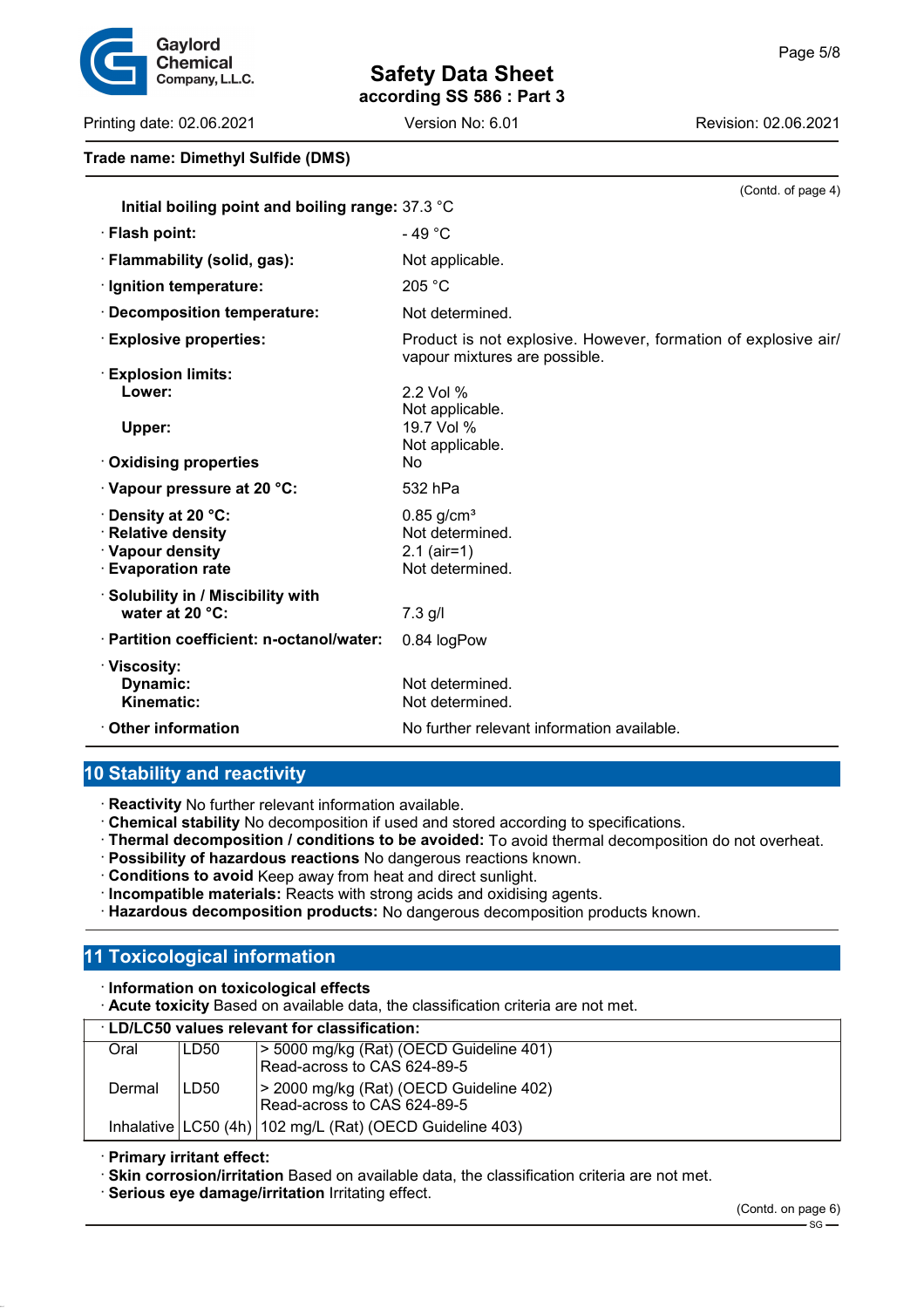Printing date: 02.06.2021 Version No: 6.01 Revision: 02.06.2021

Gavlord **Chemical** Company, L.L.C.

#### **Trade name: Dimethyl Sulfide (DMS)**

(Contd. of page 5) · **Respiratory or skin sensitisation** Based on available data, the classification criteria are not met.

# **12 Ecological information**

#### · **Toxicity**

| · Aquatic toxicity: |                                                                                                  |
|---------------------|--------------------------------------------------------------------------------------------------|
|                     | EC50 (48h) (static)   > 113.70 mg/L (Algae) (OECD Guideline 201, Pseudokirchnerella subcapitata) |
|                     | 29 mg/L (Daphnia) (OECD Guideline 202, Daphnia magna)                                            |
| LC50 (96h)          | 213 mg/L (Fish) (OECD Guideline 203, Oncorhynchus mykiss)<br>l semi-static                       |

· **Persistence and degradability** Readily biodegradable

· **Behaviour in environmental systems:**

- · **Bioaccumulative potential** Does not accumulate in organisms.
- · **Mobility in soil** No further relevant information available.
- · **Other adverse effects** No further relevant information available.

# **13 Disposal considerations**

- · **Waste treatment methods**
- · **Recommendation:** Must be specially treated adhering to official regulations.
- · **Uncleaned packaging**
- · **Recommendation:** Disposal must be made according to official regulations.
- · **Recommended cleansing agents:** Water, if necessary together with cleansing agents.

# **14 Transport information**

- · **UN-Number**
- · **ADR/RID/ADN, IMDG, IATA** UN1164
- · **UN proper shipping name**
- · **ADR/RID/ADN** 1164 DIMETHYL SULPHIDE
- 
- · **Transport hazard class(es)**
- 

# **IMDG, IATA** DIMETHYL SULPHIDE

· **ADR/RID/ADN, IMDG, IATA**



| 3 Flammable liquids.          |
|-------------------------------|
|                               |
|                               |
|                               |
|                               |
|                               |
| Warning: Flammable liquids.   |
|                               |
|                               |
|                               |
| SW2 Clear of living quarters. |
|                               |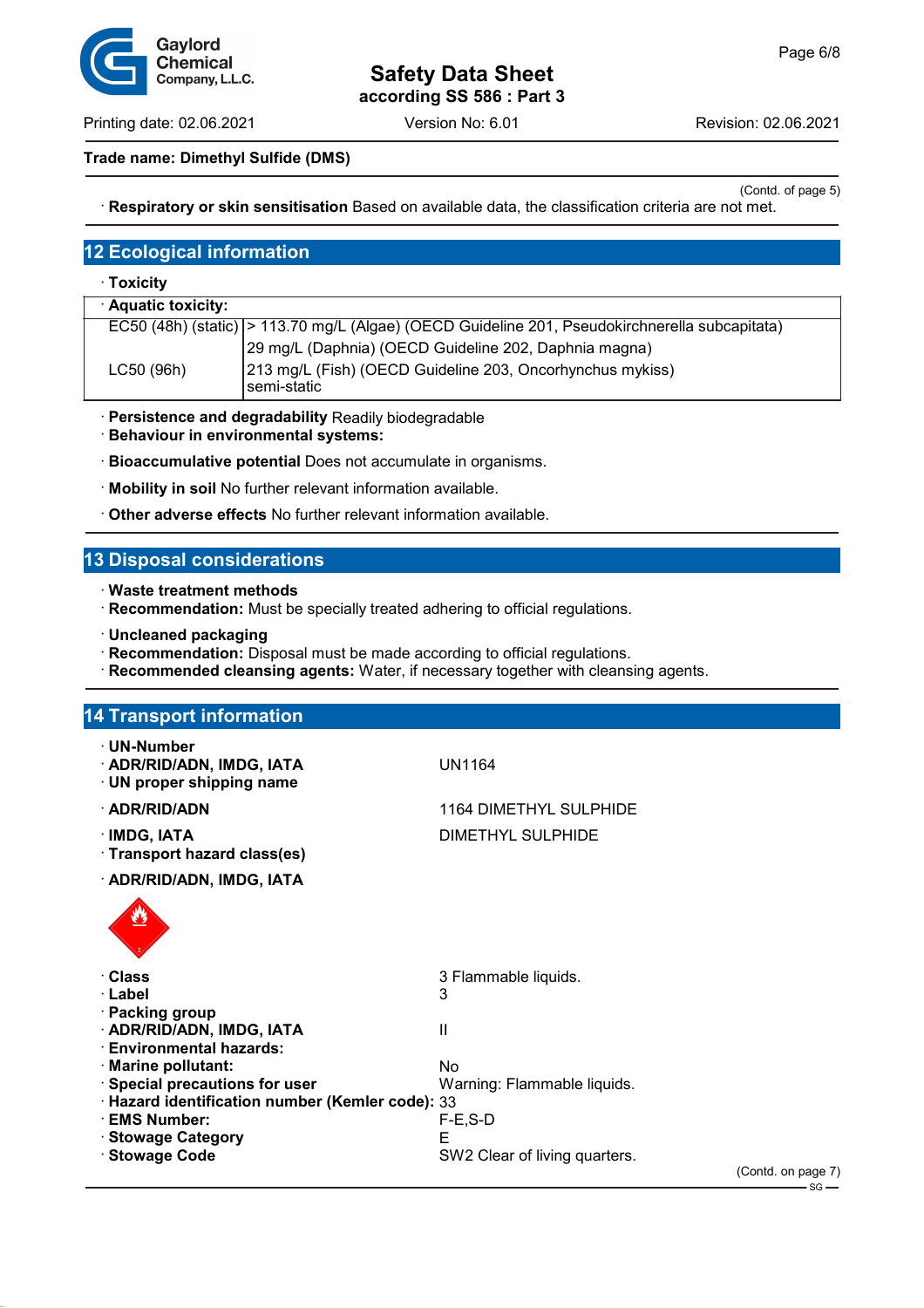# Gavlord **Chemical** Company, L.L.C.

# **Safety Data Sheet according SS 586 : Part 3**

Printing date: 02.06.2021 Version No: 6.01 Revision: 02.06.2021

# **Trade name: Dimethyl Sulfide (DMS)**

| Transport in bulk according to Annex II of<br>MARPOL73/78 and the IBC Code:<br>· Transport/Additional information: | No further relevant information available. | (Contd. of page 6) |
|--------------------------------------------------------------------------------------------------------------------|--------------------------------------------|--------------------|
| · ADR/RID/ADN<br>$\cdot$ Tunnel restriction code<br>· UN "Model Regulation":                                       | D/E<br>UN 1164 DIMETHYL SULPHIDE, 3, II    |                    |

# **15 Regulatory information**

· **Safety, health and environmental regulations/legislation specific for the substance or mixture**

· **Directive 2012/18/EU**

· **Named dangerous substances - ANNEX I** Substance is not listed.

**Seveso category P5c FLAMMABLE LIQUIDS** 

· **Qualifying quantity (tonnes) for the application of lower-tier requirements** 5000 t

· **Qualifying quantity (tonnes) for the application of upper-tier requirements** 50000 t

#### · **Chemical Inventories:**

Australia - AICS Canada - DSL EU - EINECS China - IECSC Japan - ENCS New Zealand - NZIoC Korea - ECL USA - TSCA Philippines - PICCS

# **16 Other information**

This information is based on our present knowledge. However, this shall not constitute a guarantee for any specific product features and shall not establish a legally valid contractual relationship.

#### · **Department issuing SDS:**

Chemservice GmbH Herrnsheimer Hauptstrasse 1b D-67550 Worms Tel.: +49 (0)6241-95480-0 Fax: +49 (0)6241-95480-25 Email: sds@chemservice-group.com

#### · **Contact:**

#### · **Abbreviations and acronyms:**

RID: Règlement international concernant le transport des marchandises dangereuses par chemin de fer (Regulations Concerning the International Transport of Dangerous Goods by Rail) ICAO: International Civil Aviation Organisation

REACH: Registration, Evaluation, Authorisation and Restriction of Chemicals

MARPOL: (from Marine Pollutant) International Convention for the Prevention of Marine Pollution from Ships

IBC Code: International Code for the Construction and Equipment of Ships carrying Dangerous Chemicals in Bulk

UN: United Nations (also UNO: United Nations Organization)

NOEC: No Observed Effect Concentration

OECD: Organisation for Economic Co-operation and Development

ASTM: American Society for Testing and Materials

WAF: Water Accommodated Fraction

ADR: Accord relatif au transport international des marchandises dangereuses par route (European Agreement Concerning the International Carriage of Dangerous Goods by Road)

IMDG: International Maritime Code for Dangerous Goods

IATA: International Air Transport Association

EINECS: European Inventory of Existing Commercial Chemical Substances

CAS: Chemical Abstracts Service (division of the American Chemical Society)

LC50: Lethal concentration, 50 percent

LD50: Lethal dose, 50 percent